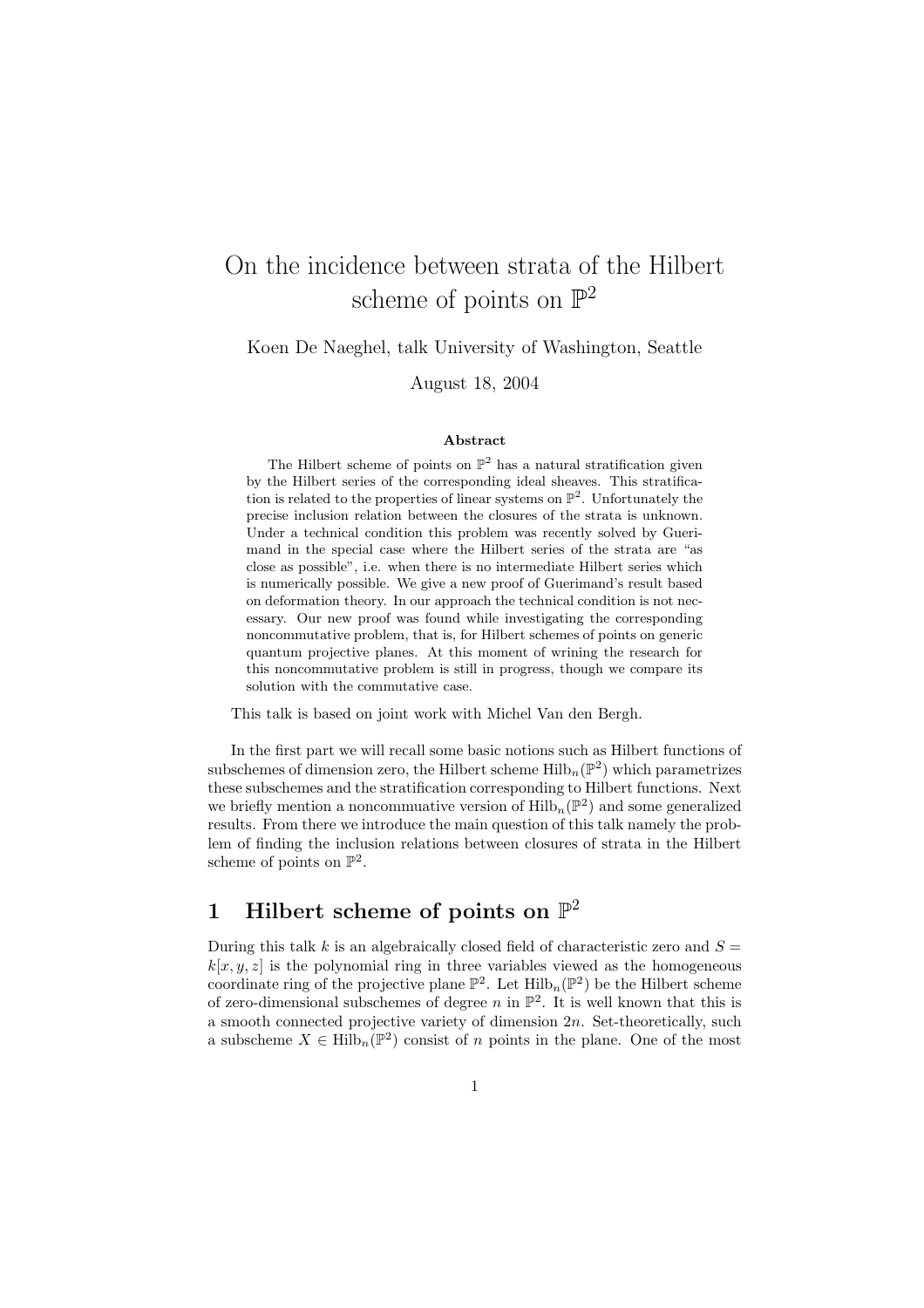basic problems is to describe the hypersurfaces that contain  $X$ . In particular, we want to know how many hypersurfaces of each degree  $d$  contain  $X$ . This information is expressed in the *Hilbert function* of  $X$ , defined as

$$
h_X:\mathbb{N}\to\mathbb{N}:d\mapsto h_X(d):=\dim\left(S(X)\right)_d
$$

where  $S(X)$  denotes the homogeneous coordinate ring of X. A numeric function  $\varphi : \mathbb{N} \to \mathbb{N}$  is said to be a *Hilbert function of degree n* if  $\varphi = h_X$  for some subscheme  $X$  of dimension zero and degree  $n$ . A characterisation of all possible Hilbert functions of degree  $n$  was given by Macaulay. Apparently it was Castelnuovo who first recognized the utility of the difference function

$$
s = s_X : \mathbb{N} \to \mathbb{N} : l \mapsto s_X(d) = h_X(d) - h_X(d-1)
$$

which apparently satisfies

$$
\begin{cases}\ns(0) = 1, s(1) = 2, \dots, s(u) = u + 1 \\
s(u) \ge s(u+1) \ge \dots \text{ for some } u \ge 0, \text{ and} \\
s(d) = 0 \text{ for } d \gg 0\n\end{cases}
$$
\n(1)

Numeric functions  $s : \mathbb{N} \to \mathbb{N}$  for which (1) holds are called *Castelnuovo* functions. It is convenient to visualize them using the graph of a staircase function, as shown in the example below. We call the result a Castelnuovo diagram. The number of unit boxes in the diagram is called the *weight* of s.

**Example 1.**  $s(t) = 1 + 2t + 3t^2 + 4t^3 + 5t^4 + 5t^5 + 3t^6 + 2t^7 + t^8 + t^9 + t^{10}$  is a Castelnuovo polynomial of weight 28. The corresponding diagram is



It is known that a function h is of the form  $h_X$  for  $X \in \text{Hilb}_n(\mathbb{P}^2)$  if and only if  $h(m) = 0$  for  $m < 0$  and  $h(m) - h(m - 1)$  is a Castelnuovo function of weight  $n$ . In other words, we have

Theorem 1. There is a bijective correspondence between Castelnuovo polynomials s(t) of weight n and Hilbert series  $h_X(t)$  of objects X in Hilb<sub>n</sub>(P), given by

$$
h_X(t) = \frac{s(t)}{1 - t}
$$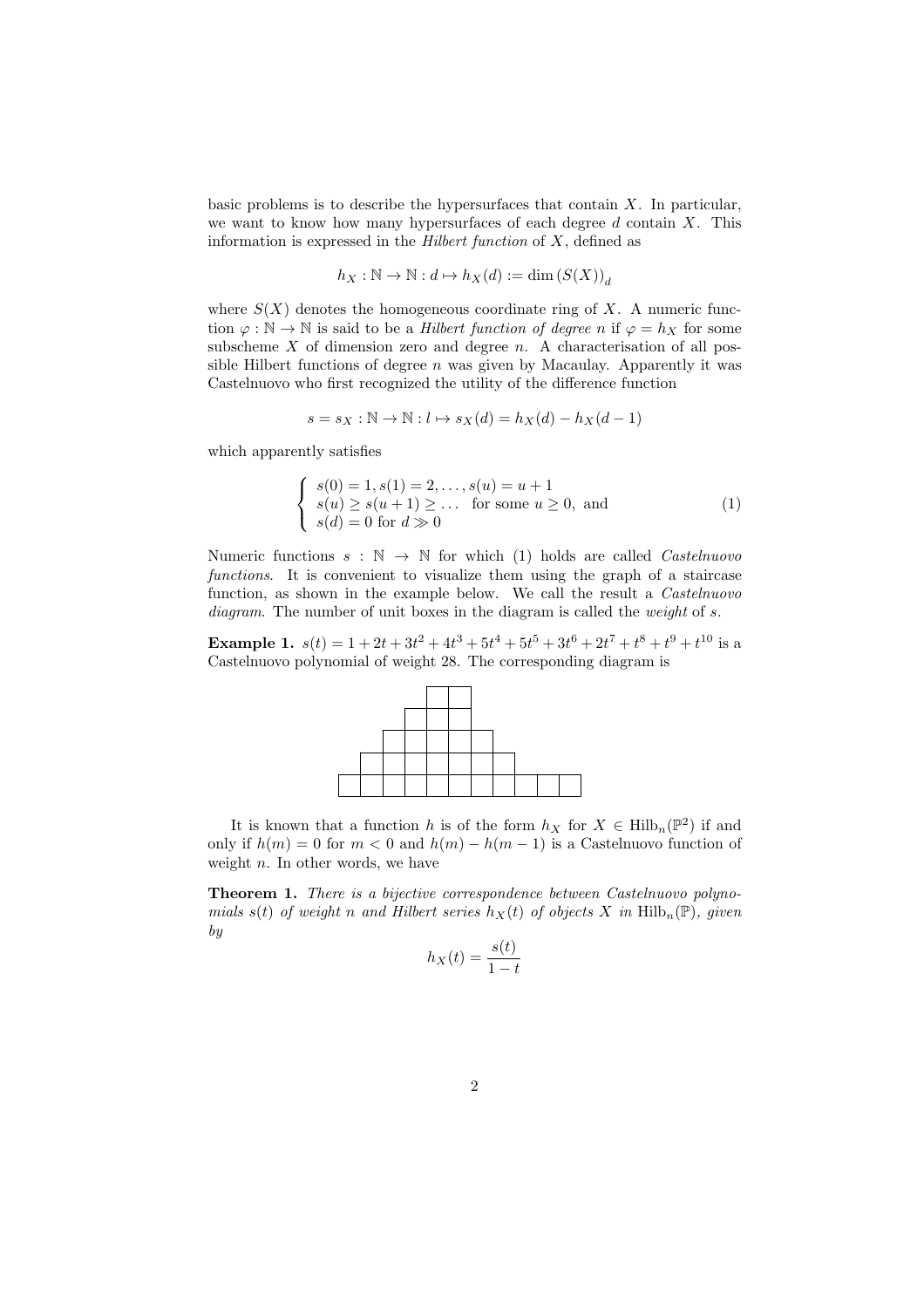**Example 2.** There are three Hilbert functions of degree  $n = 5$ , namely

 $h_1 : 1 \ 2 \ 3 \ 4 \ 5 \ 5 \ \ldots \quad s_3 : 1 \ 1 \ 1 \ 1 \ 1$ 

corresponds with five collinear points

 $h_2$ : 1 3 4 5 5 ...  $s_2$ : 1 2 1 1

five points with exactly four collinear

 $h_3 : 1 \; 3 \; 5 \; 5 \; \ldots$   $s_1 : 1 \; 2 \; 2$ 



At this point we may ask ourselves how many Hilbert function there are of a given degree  $n$ . By shifting the rows in a Castelnuovo diagram in such a way that they are left aligned one sees that the number of diagrams of a given weight is equal to the number of partitions of  $n$  with distinct parts. It is well-known that this is also equal to the number of partitions of  $n$  with odd parts. For instance there are 38 Hilbert functions of degree  $n = 17$ . Thus as one may have guessed, the number of Hilbert functions of degree  $n$  increases rapidly as n grows. For instance, the number of Hilbert functions of degree 100 exceeds 444793.

There is a natural ordering on the set of all Hilbert functions of degree  $n$ 

$$
\varphi \leq \psi
$$
 if  $\varphi(l) \leq \psi(l)$  for all  $l \in \mathbb{N}$ 

The corresponding graph is called the *Hilbert graph* of degree n. As a convention we put the minimal Hilbert series on top.

**Example 3.** Let us reconsider Example 2, where  $n = 5$ . In this case the Hilbert graph is rather trivial.

$$
\begin{array}{c} h_1 \\ h_2 \\ \hline \\ h_3 \end{array}
$$

What about the shape of the Hilbert graphs as n becomes larger? As  $n$ becomes larger the Hilbert graps become more complicated. We have plotted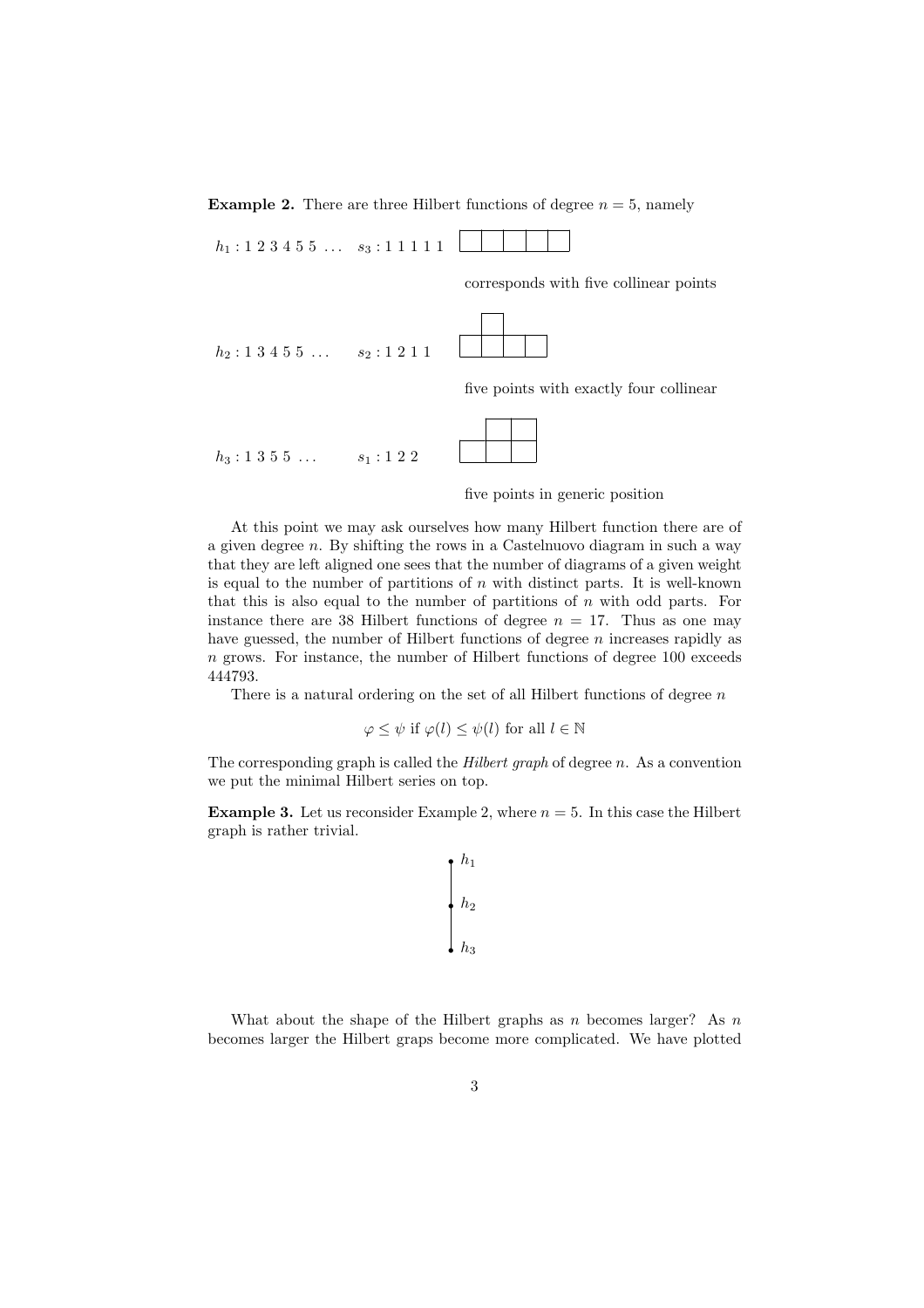the Hilbert graph of degree 17 in Example 4 below. Though of course there is still some structure. For example one easily deduces from Theorem 1 that there is a unique maximal Hilbert series  $h_{\text{max}}(t)$  and a unique minimal Hilbert series  $h_{\min}(t)$  for objects in  $\mathrm{Hilb}_{n}(\mathbb{P}_{q}^{2})$ . These correspond to the Castelnuovo diagrams



The presentation of Hilbert functions by Castelnuovo diagrams has another advantage. Given two Castelnuovo diagrams with corresponding Hilbert functions  $\varphi, \psi$  of degree n, it is easy to decide whether or not  $\varphi \leq \psi$  by looking at the diagrams: we have  $\varphi \leq \psi$  if and only if the diagram of  $\varphi$  can be obtained from the diagram of  $\psi$  by moving blocks from right to left in such a way that the intermediate diagrams are still Castelnuovo diagrams.

The Hilbert series provide a natural stratification of  $\mathrm{Hilb}_{n}(\mathbb{P}^{2})$ . Any Hilbert function  $\varphi$  defines a subscheme  $H_{\varphi}$  of  $\mathrm{Hilb}_{n}(\mathbb{P}^{2})$  by

$$
H_{\varphi} = \text{Hilb}_{\varphi}(\mathbb{P}^2) = \{ X \in \text{Hilb}_{n} \mid h_X = \varphi \}
$$

Gotzmann proved that this strata are smooth, connected and locally closed.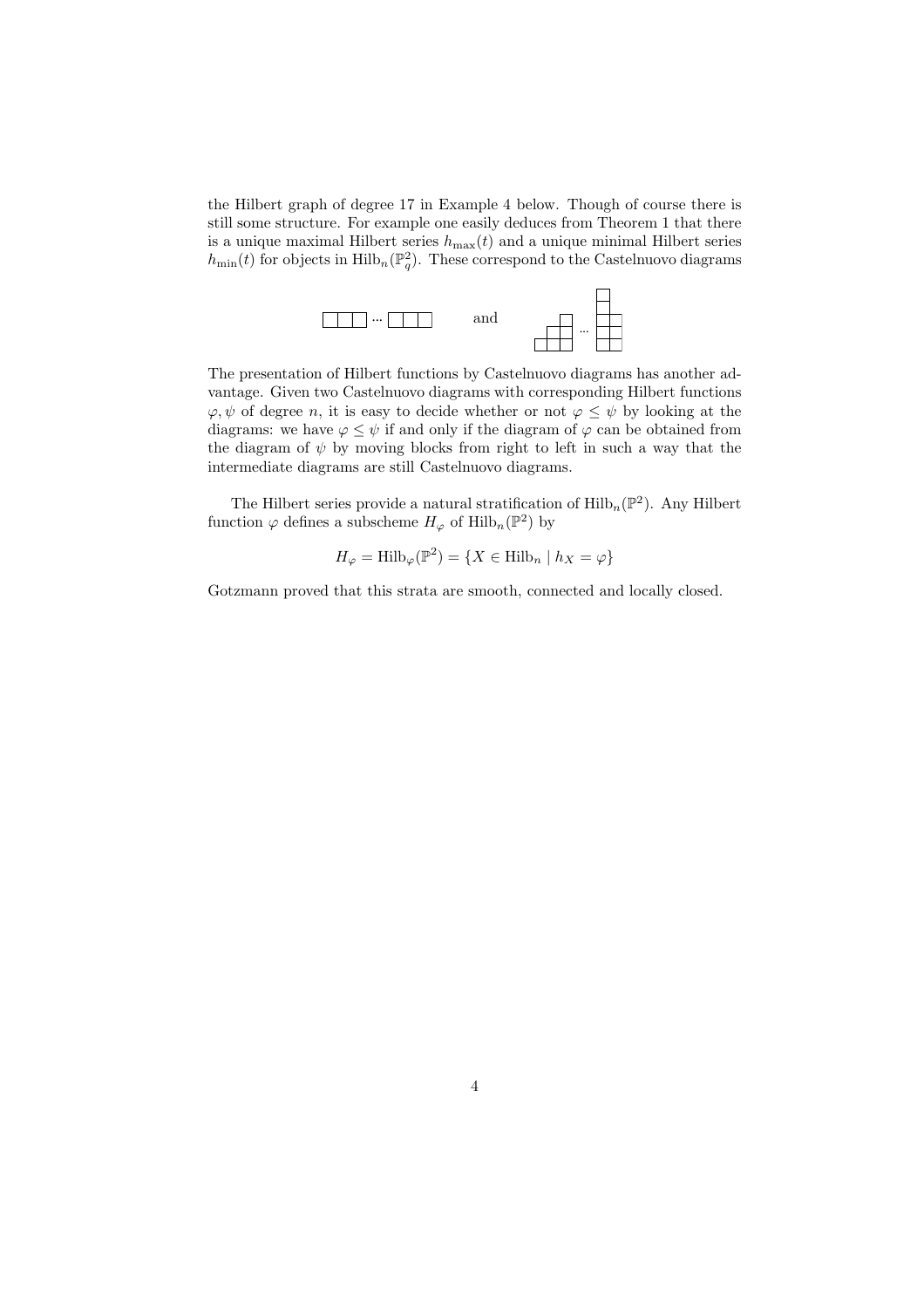

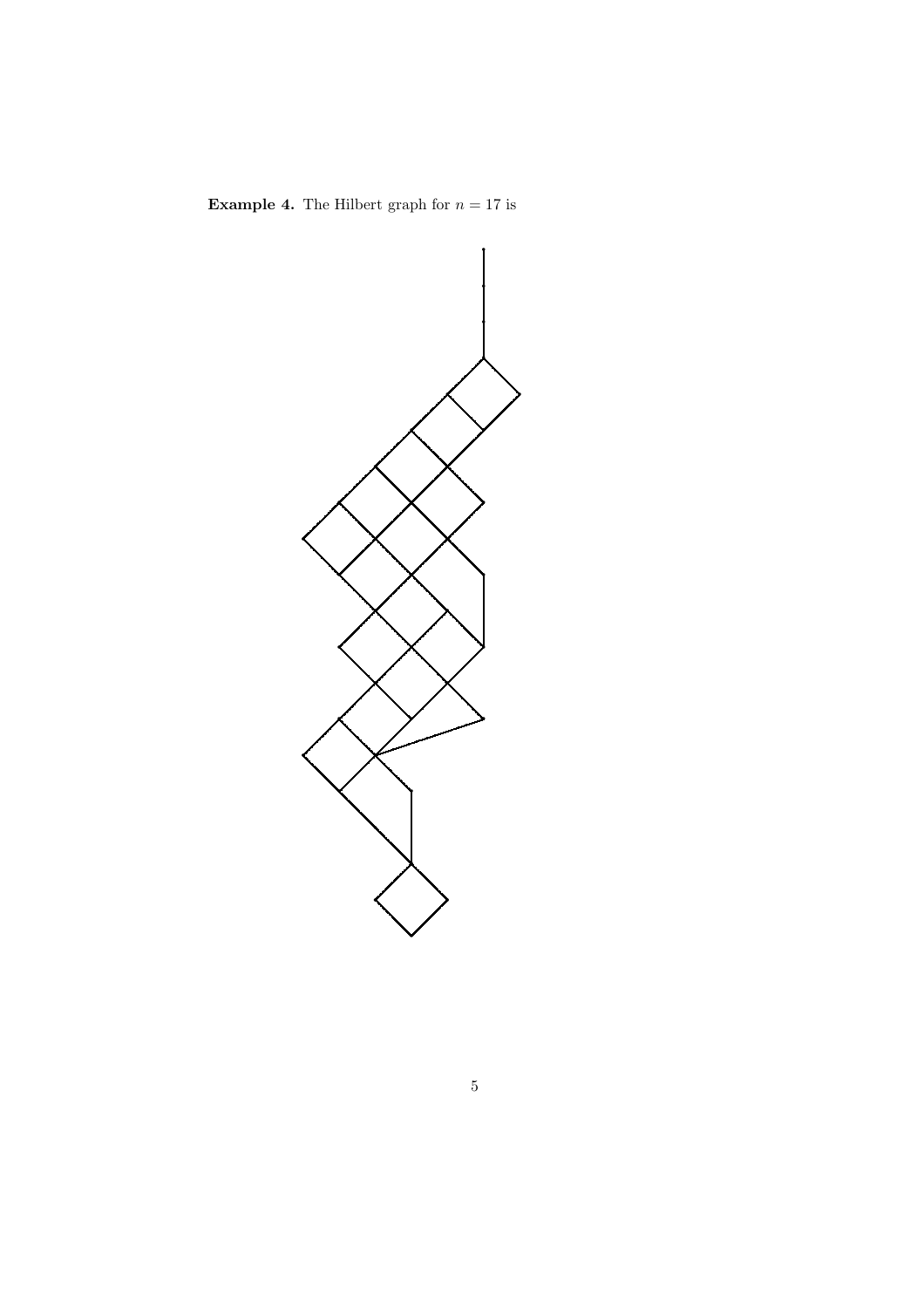#### 2 Noncommutative Hilbert scheme of points

It turns out that some of the above results generalize to certain noncommutative deformations of  $\mathbb{P}^2$ , namely the ones which coordinate ring is a quantum polynomial ring in three variables A (i.e. a three dimensional Koszul Artin-Schelter regular algebra). These noncommutative graded rings are very similar to the commutative polynomial ring  $S = k[x, y, z]$ . In particular A has the same Hilbert function and the nice homological properties, for example A is a left and right noetherian domain. Let  $\mathbb{P}^2_q$  = Proj S be the corresponding noncommutative  $\mathbb{P}^2$ .

The Hilbert scheme  $\mathrm{Hilb}_{n}(\mathbb{P}_{q}^{2})$  was constructed by Nevins and Stafford (independently by De Naeghel and Van den Bergh for a less general situation) as the scheme parametrizing the torsion free graded A-modules I of projective dimension one such that

$$
h_A(m) - h_I(m) = \dim_k A_m - \dim_k I_m = n \text{ for } m \gg 0
$$

in particular  $I$  has rank one as  $A$ -module. It is easy to see that if  $A$  is commutative i.e.  $A = S = k[x, y, z]$  then this condition singles out precisely the graded A-modules which occur as graded ideals  $I_X$  for  $X \in \text{Hilb}_n(\mathbb{P}^2)$ . By work of Nevins and Stafford we know that the Hilbert scheme  $\mathrm{Hilb}_{n}(\mathbb{P}_{q}^{2})$  is a smooth projective scheme of dimension  $2n$ , and it is connected for almost all  $A$ . Using the following result we could give an intrinsic proof for the connectedness for all A.

Theorem 2. There is a bijective correspondence between Castelnuovo polynomials  $s(t)$  of weight n and Hilbert series  $h_I(t)$  of objects in  $\text{Hilb}_n(\mathbb{P}_q^2)$ , given by

$$
h_I(t) = h_A(t) - \frac{s(t)}{1 - t}
$$

Analogous to the commutative Hilbert scheme we have a stratification on  $\text{Hilb}_n(\mathbb{P}_q^2)$  by Hilbert series. As in the commutative case this strata are smooth, connected and locally closed.

As Hilb<sub>n</sub>( $\mathbb{P}^2$ ) and Hilb<sub>n</sub>( $\mathbb{P}^2$ ) have analogous strata, it is natural to ask if the incidence between their strata is also analogous. In other words, does the problem

Given two strata  $H, H'$ , when do we have  $H \subset \overline{H'}$ ?

has the same solution for  $\mathrm{Hilb}_{n}(\mathbb{P}_{q}^{2})$  as it has for  $\mathrm{Hilb}_{n}(\mathbb{P}^{2})$ ? It is evident to consider the commutative case first and learn from its used methods to tackle the noncommutative case. For this talk we will mainly restrict ourselves to  $\mathbb{P}^2$ since the noncommutative case is still in progress. Though we will say a few words about this at the end of the talk.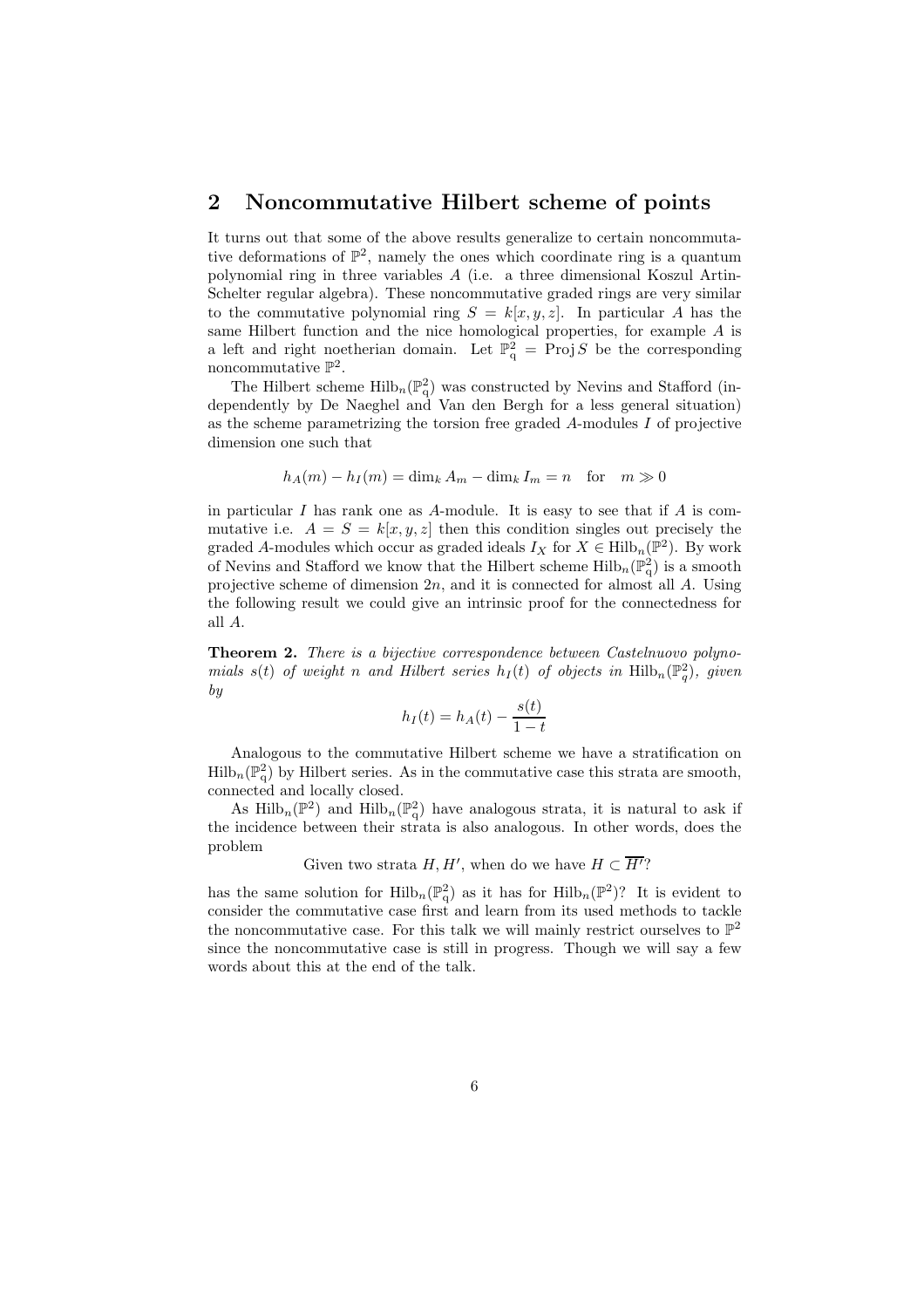### 3 Incidence of strata

As we mentioned above, we will be interested in the following question:

Given two Hilbert functions  $\varphi, \psi$  of degree n, do we have  $H_{\varphi} \subset \overline{H_{\psi}}$ ?

In general, this incidence problem is still open. It is linked to the calculation of irreducible components of Brill-Noether strata. Brun, Hirschowitz, Coppo, Walter and Rahavandrainy solved some particular classes of incidence problems. Under a technical condition the incidence problem was solved by Guerimand in his PhD-thesis in the special case where there is no Hilbert function between  $\varphi$ and  $\psi$ . Let us recall this result.

If  $H_{\varphi} \subset \overline{H_{\psi}}$  then it is necessary that

1.  $\varphi \leq \psi$ . Indeed, for subschemes X, Y of dimension zero and degree n we have (due to semicontinuity)

$$
X \subset \overline{\{Y\}} \Rightarrow h_X \le h_Y
$$

2. dim  $H_{\varphi} < \dim H_{\psi}$ 

As shown by numerous examples, the conditions 1,2 are not sufficient. Guerimand introduced a third condition.

For a subscheme  $X$  of dimension zero and degree  $n$ , define the tangent function  $t_X : \mathbb{N} \to \mathbb{N}$  where

$$
t_X(d) = \dim H^0(\mathbb{P}^2, \mathcal{I}_X \otimes \mathcal{T}(d))
$$

where  $\mathcal T$  is the tangent sheaf<sup>1</sup> on  $\mathbb P^2$ . By semi-continuity,

$$
X \subset \overline{\{Y\}} \Rightarrow t_Y \le t_X
$$

Defining  $t_{\varphi}$  as  $t_X$  where X is the generic point of  $H_{\varphi}$ , we obtain that if  $H_{\varphi} \subset \overline{H_{\psi}}$ then

3.  $t_{\psi} \leq t_{\varphi}$ 

We have

**Theorem 3.** (Guerimand) Let  $\varphi, \psi$  be two Hilbert functions of degree n. Assume that  $(\varphi, \psi)$  has length zero i.e. there is no Hilbert function  $\tau$  of degree n such that  $\varphi < \tau < \psi$ .

Then, under a technical condition, called 'not of type zero', we have  $H_{\varphi} \subset \overline{H_{\psi}}$ if and only if

- 1.  $\varphi \leq \psi$
- 2. dim  $H_{\varphi} < \dim H_{\psi}$
- 3.  $t_{\psi} \leq t_{\varphi}$

<sup>&</sup>lt;sup>1</sup>Which is the cokernel of the coordinate map  $\mathcal{O} \hookrightarrow \mathcal{O}(1)^3$ .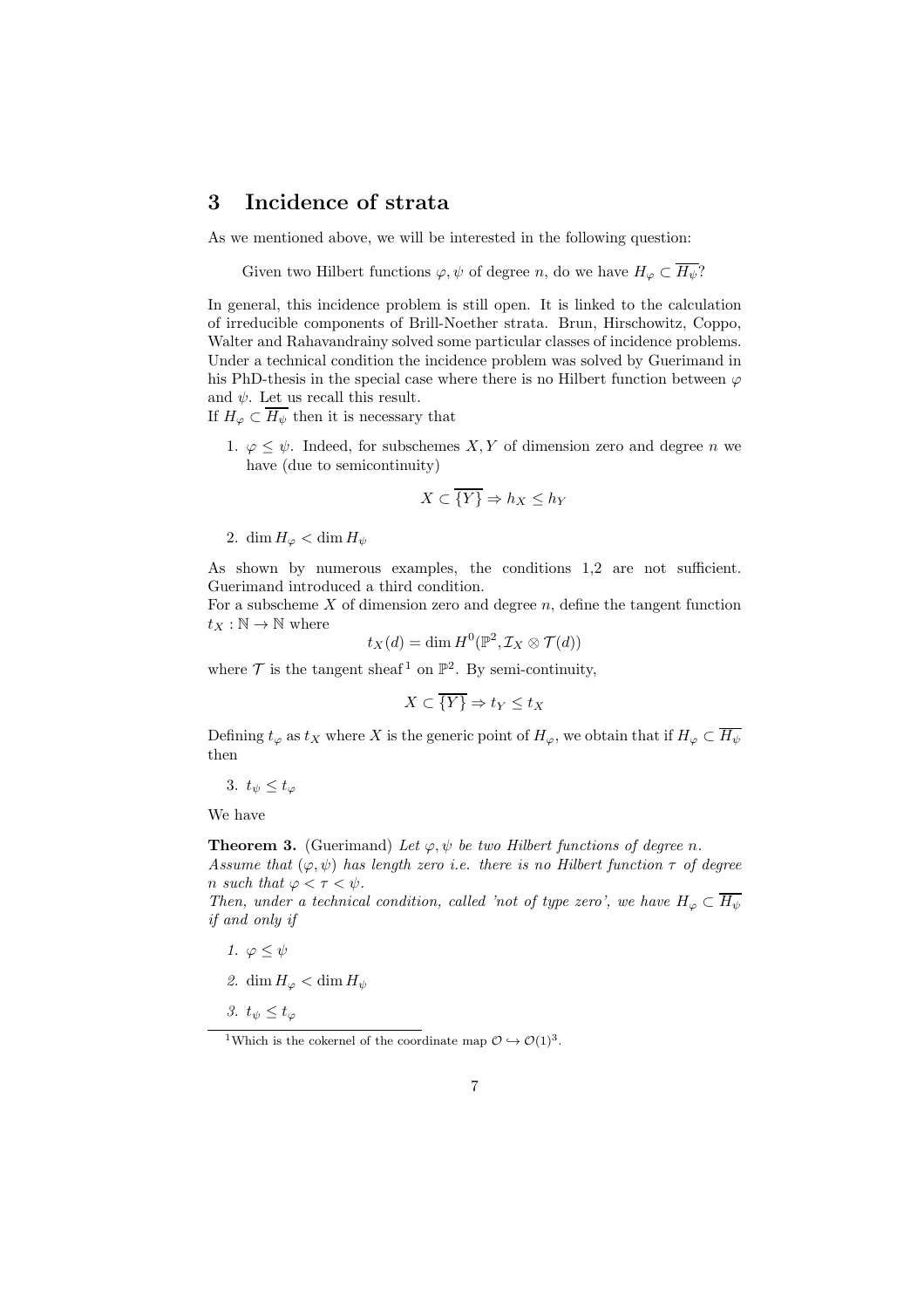Given two Hilbert functions  $\varphi, \psi$  of degree n, it is easy to see if they have length zero by looking at their Castelnuovo diagrams. Indeed, as we mentioned above we have  $\varphi \leq \psi$  if the diagram of  $\psi$  may be obtained by moving an upper blocks from right to left in the diagram of  $\varphi$ , in such a way that the intermediate diagrams are valid Castelnuovo diagrams. In particular  $(\varphi, \psi)$  has length zero if there is no way of doing this by moving more than one block.

**Example 5.** The pair of Hilbert series  $(\varphi, \psi)$  corresponding to the diagrams below have length zero and satisfies  $\varphi \leq \psi$ .



The following pair does not have length zero since  $s_{\varphi}$  may be obtained from  $s_{\psi}$ by doing movement 1 and then 2



and same reasoning for the following pair



Guerimand proved this theorem using a geometric property called linkage: For positive integers  $p, q$ , a pair of subschemes  $(X, X^*)$  of dimension zero is said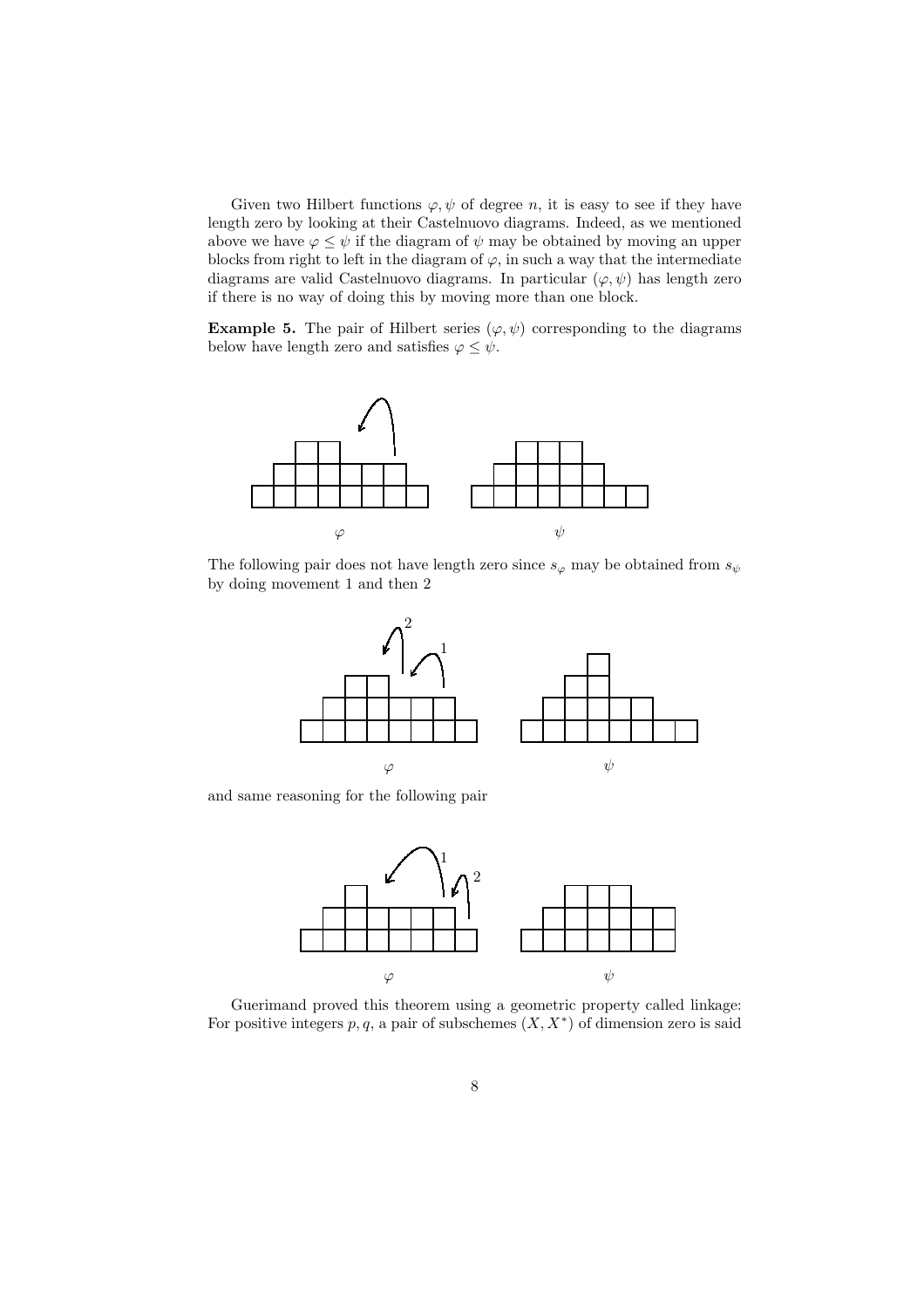to be on  $(p, q)$  if there exist curves  $C_p, C_q$  of degree p resp. q such that

$$
X \cup X^* = C_p \cap C_q
$$

Now if  $(X, X^*)$ ,  $(Y, Y^*)$  are both on  $(p, q)$ , then under cerain conditions on p, q we have the property (called linkage)

$$
X\in \overline{\{Y\}}\Leftrightarrow X^*\in \overline{\{Y^*\}}
$$

This method probably does not generalize to the noncommutative case. It was also unknown if Theorem 3 holds in case  $(\varphi, \psi)$  has type zero. A pair  $(\varphi, \psi)$  of Hilbert functions of degree *n* is of *type zero*<sup>2</sup> if the diagram of  $\varphi$  has the form as shown below, and the diagram of  $\psi$  is obtained by moving the upper block as indicated



Note that type zero implies length zero and  $\varphi \leq \psi$ .

**Example 6.** The Hilbert series  $(\varphi, \psi)$  of degree 17 corresponding to the following diagrams have type zero.



One may ask how many times the pairs  $(\varphi, \psi)$  of type zero occurs. Computations for  $n \leq 25$  make it plausible to believe that the percentage of 'type zero' on the total amount of 'length zero' tends to nearly  $7\%$  as n grows.

**Example 7.** Using Theorem 3, the Hilbert graph for  $n = 17$  becomes

<sup>2</sup> In fact, Guerimand used an equivalent definition of type zero.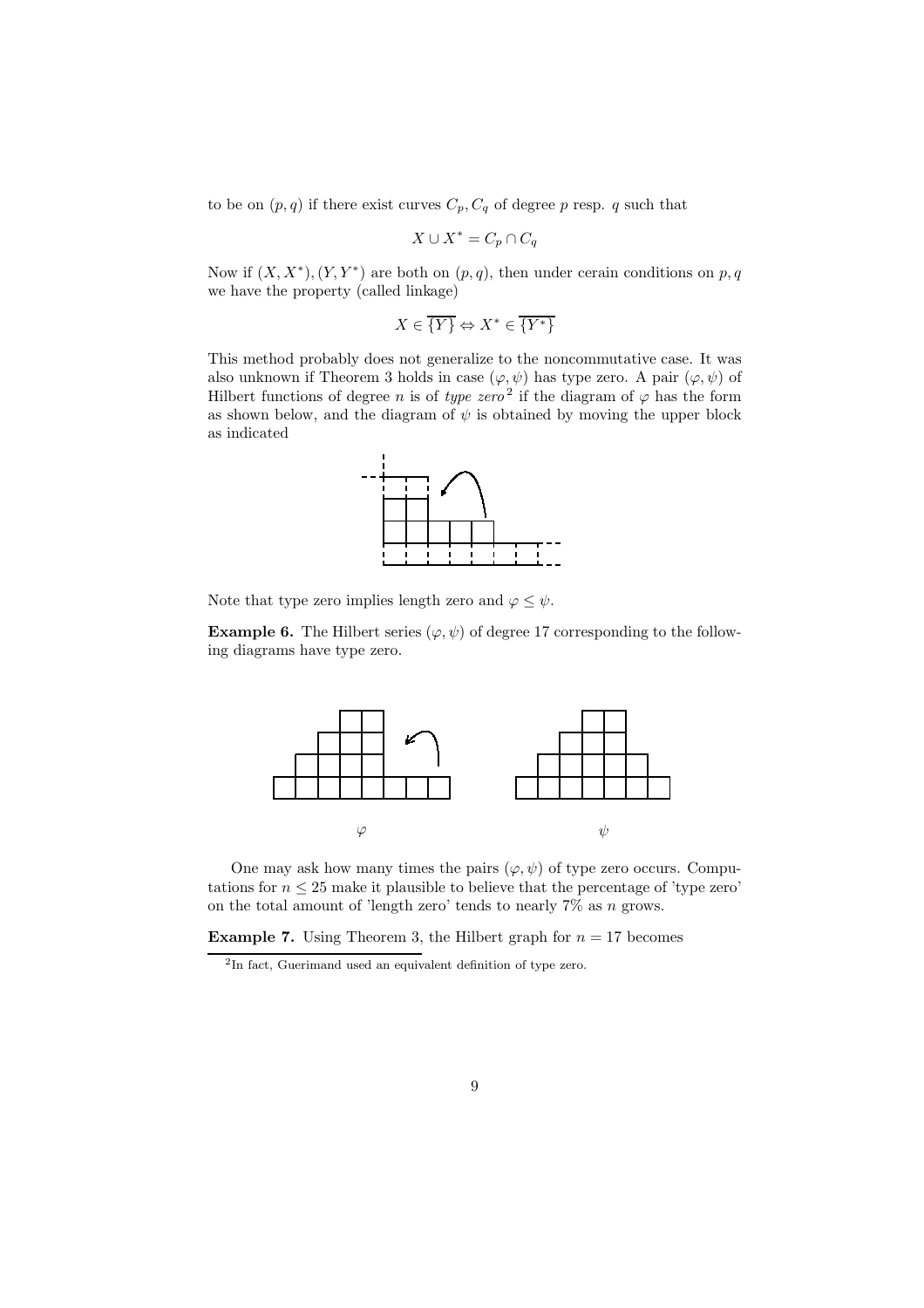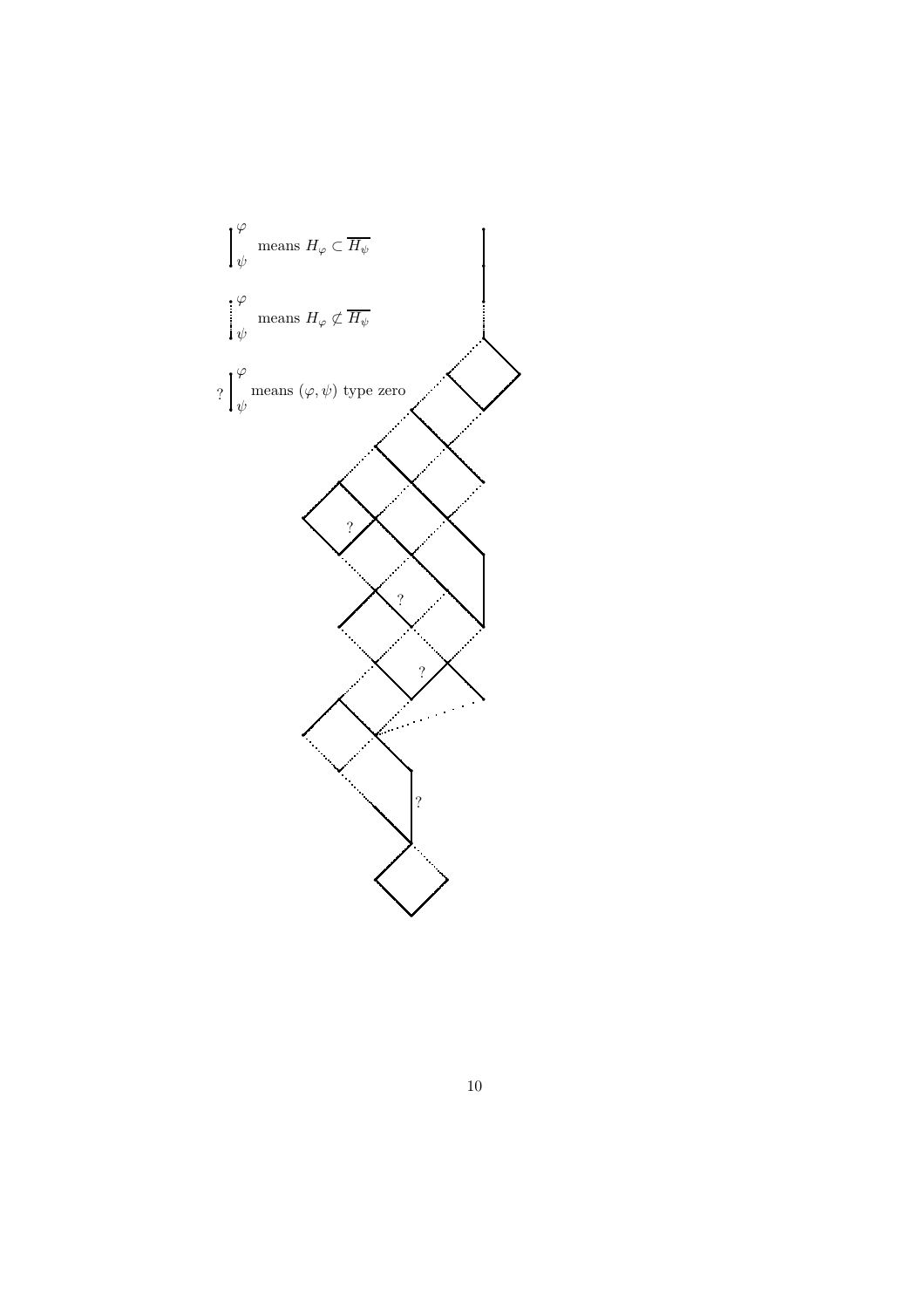In case  $(\varphi, \psi)$  has type zero the inclusion relation between the closures of the strata  $H_{\varphi}, H_{\psi}$  may be investigated by hand for small n, but was unknown in general. According to Guerimand the first unsolved case is Example 6



Observe that conditions 1,2,3 are satisfied.

Using deformation theory, we were able to reprove Guerimand's result and show that the technical condition 'not of type zero' is not necessary.

**Theorem 4.** Let  $\varphi, \psi$  be two Hilbert functions of degree n. Assume that  $(\varphi, \psi)$  has length zero. Then  $H_{\varphi} \subset \overline{H_{\psi}}$  if and only if

- 1.  $\varphi \leq \psi$
- 2. dim  $H_{\varphi} < \dim H_{\psi}$
- 3.  $t_{\psi} \leq t_{\varphi}$

For example, the above unsolved problem (where  $n = 17$ ) now gives  $H_{\varphi} \subset$  $\overline{H_{\psi}}$ . In fact, we proved that <u>all</u> type zero problems are effective.

Given two Hilbert functions of degree  $n$  which have length zero one is now able to decide the incidence between them, at least in theory, since one has to check the three conditions. For large  $n$  quite some computations may be involved to do this. So the question arises for a visual criterion for the conditions in Theorem 4, by which we mean

> let  $(\varphi, \psi)$  be a pair of Hilbert series of degree n can we decide whether or not  $H_{\varphi} \subset \overline{H_{\psi}}$ by looking at the diagrams of  $\varphi$  and  $\psi$ ?

Indeed there is such a criterion:  $H_{\varphi} \subset \overline{H_{\psi}}$  if and only if the Castelnuovo diagram  $s_{\varphi}$  of  $\varphi$  has one of the following forms, where the diagram  $s_{\psi}$  is obtained by moving the upper block as indicated.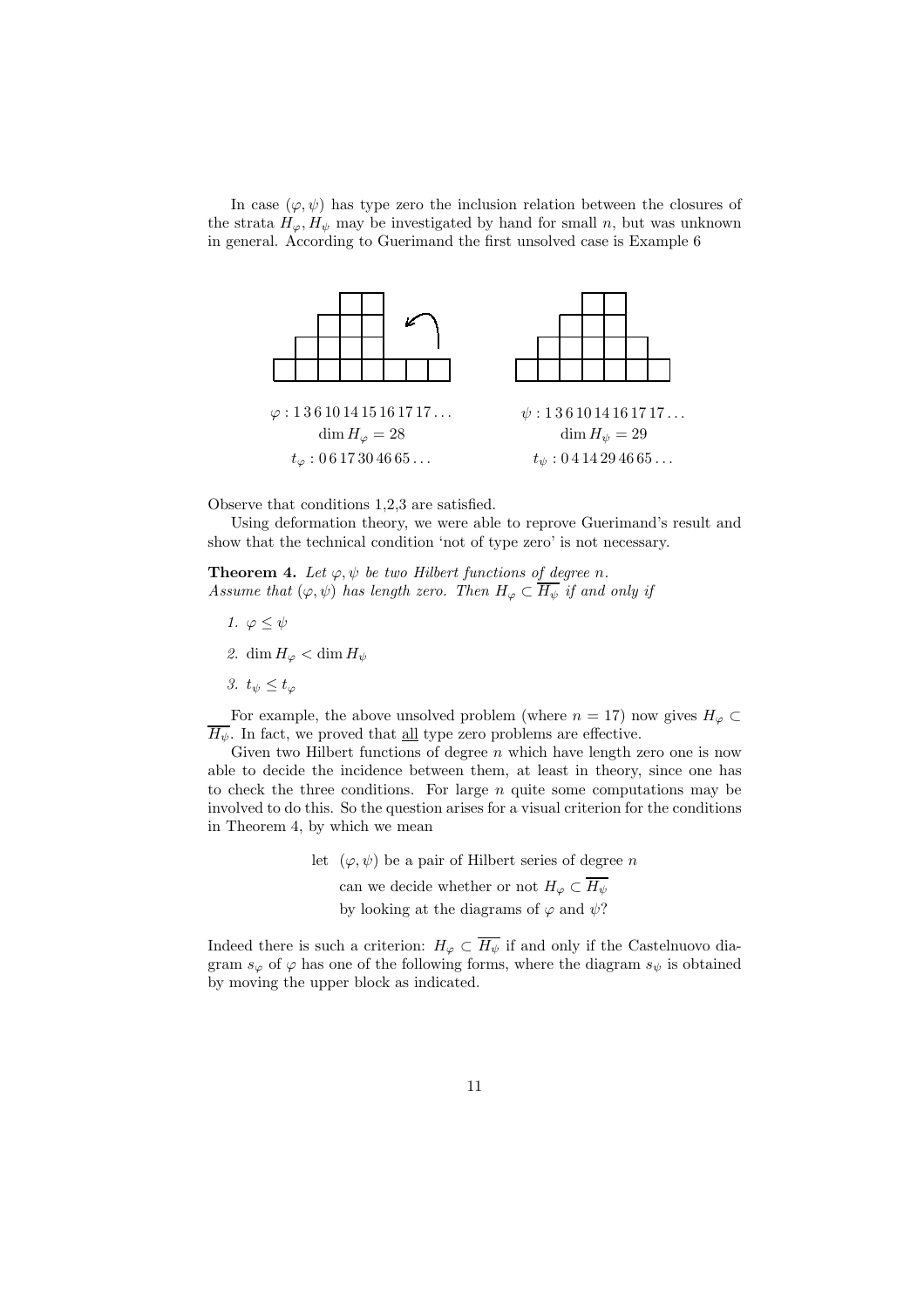

Remark 8. Unfortunatly, the conditions 1,2 and 3 are not sufficient in the general case where  $\varphi, \psi$  are arbitrary Hilbert functions of degree n. Guerimand found the following example